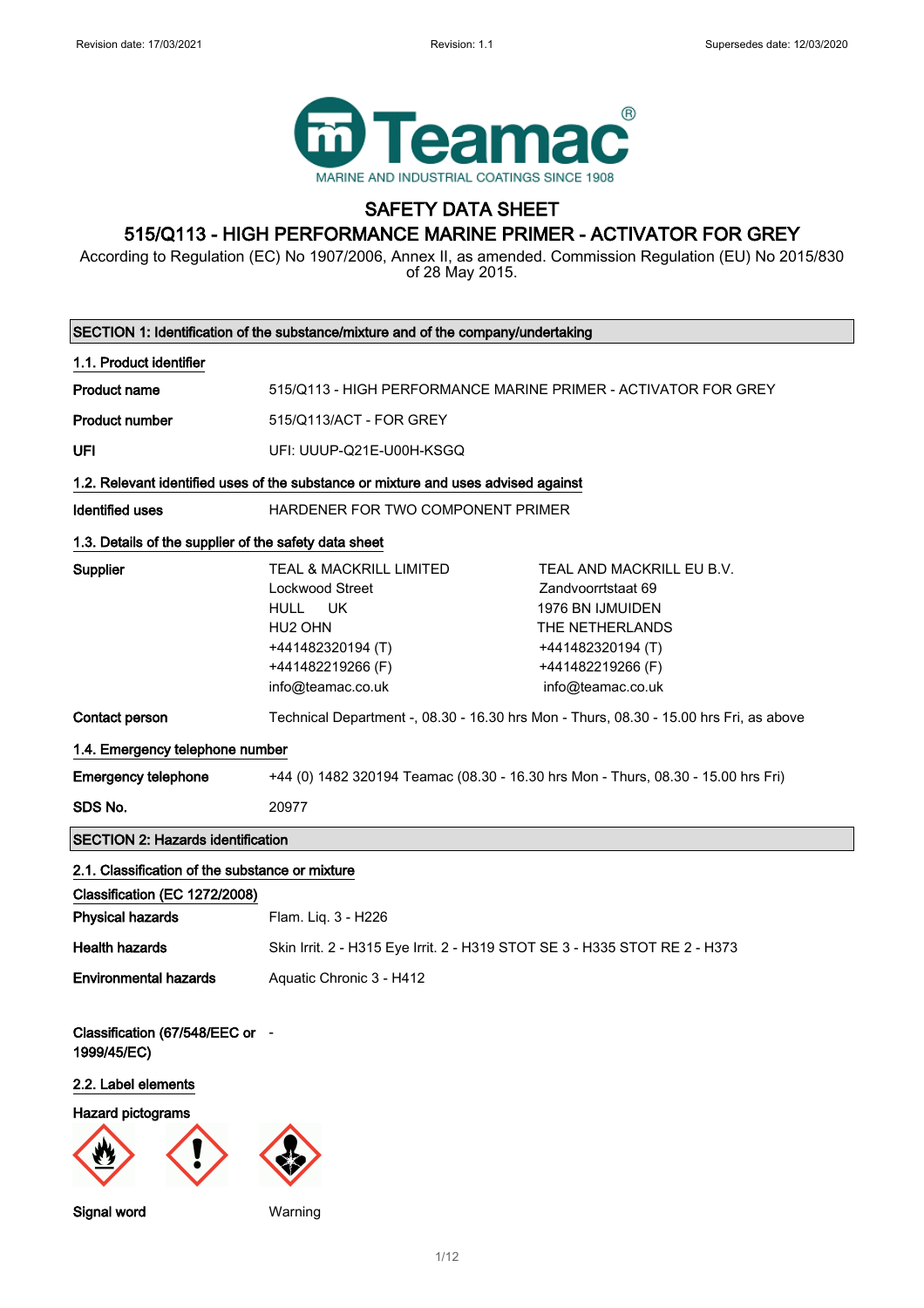30-60%

## 515/Q113 - HIGH PERFORMANCE MARINE PRIMER - ACTIVATOR FOR GREY

| <b>Hazard statements</b>                  | H226 Flammable liquid and vapour.<br>H315 Causes skin irritation.<br>H319 Causes serious eye irritation.<br>H335 May cause respiratory irritation.<br>H373 May cause damage to organs through prolonged or repeated exposure.<br>H412 Harmful to aguatic life with long lasting effects.                                                                                                                                                                                                                                                                                                                                                                                                                                                                                                                                                                 |
|-------------------------------------------|----------------------------------------------------------------------------------------------------------------------------------------------------------------------------------------------------------------------------------------------------------------------------------------------------------------------------------------------------------------------------------------------------------------------------------------------------------------------------------------------------------------------------------------------------------------------------------------------------------------------------------------------------------------------------------------------------------------------------------------------------------------------------------------------------------------------------------------------------------|
| <b>Precautionary statements</b>           | P102 Keep out of reach of children.<br>P101 If medical advice is needed, have product container or label at hand.<br>P210 Keep away from heat, hot surfaces, sparks, open flames and other ignition sources. No<br>smoking.<br>P261 Avoid breathing vapour/ spray.<br>P271 Use only outdoors or in a well-ventilated area.<br>P280 Wear protective gloves/ protective clothing/ eye protection/ face protection.<br>P303+P361+P353 IF ON SKIN (or hair): Take off immediately all contaminated clothing.<br>Rinse skin with water or shower.<br>P305+P351+P338 IF IN EYES: Rinse cautiously with water for several minutes. Remove<br>contact lenses, if present and easy to do. Continue rinsing.<br>P332+P313 If skin irritation occurs: Get medical advice/attention.<br>P501 Dispose of contents/ container in accordance with national regulations. |
| Contains                                  | Xylene isomer mixture                                                                                                                                                                                                                                                                                                                                                                                                                                                                                                                                                                                                                                                                                                                                                                                                                                    |
| Supplementary precautionary<br>statements | P337+P313 If eye irritation persists: Get medical advice/ attention.<br>P370+P378 In case of fire: Use foam, carbon dioxide, dry powder or water fog to extinguish.<br>P403+P235 Store in a well-ventilated place. Keep cool.                                                                                                                                                                                                                                                                                                                                                                                                                                                                                                                                                                                                                            |

### 2.3. Other hazards

SECTION 3: Composition/information on ingredients

## 3.2. Mixtures

## Fatty acids, C18-unsatd., dimers, polymers with isophthalic acid, tall-oil fatty acids and triethylenetetramine

CAS number: 198028-08-9

### Classification

Skin Irrit. 2 - H315 Eye Irrit. 2 - H319 Aquatic Chronic 3 - H412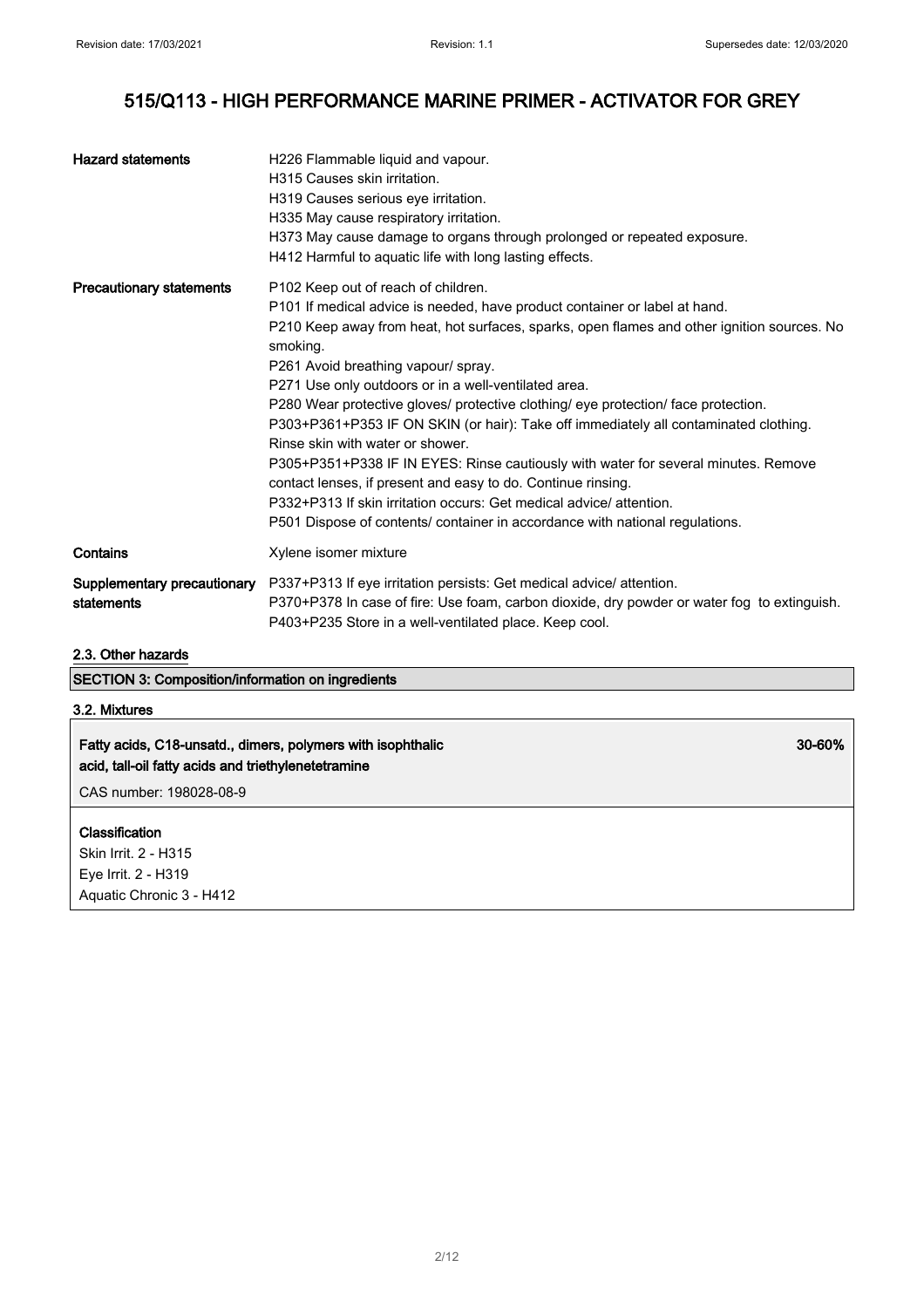| Xylene isomer mixture    |                      | 30-60%                                               |
|--------------------------|----------------------|------------------------------------------------------|
| CAS number: 1330-20-7    | EC number: 215-535-7 | REACH registration number: 01-<br>2119488216-32-0000 |
| <b>Classification</b>    |                      |                                                      |
| Flam. Liq. 3 - H226      |                      |                                                      |
| Acute Tox. 4 - H312      |                      |                                                      |
| Acute Tox. 4 - H332      |                      |                                                      |
| Skin Irrit. 2 - H315     |                      |                                                      |
| Eye Irrit. 2 - H319      |                      |                                                      |
| STOT SE 3 - H335         |                      |                                                      |
| STOT RE 2 - H373         |                      |                                                      |
| Asp. Tox. 1 - H304       |                      |                                                      |
| Aquatic Chronic 3 - H412 |                      |                                                      |

The Full Text for all R-Phrases and Hazard Statements are Displayed in Section 16.

#### SECTION 4: First aid measures

### 4.1. Description of first aid measures

| <b>General information</b>                                 | Move affected person to fresh air and keep warm and at rest in a position comfortable for<br>breathing. Never give anything by mouth to an unconscious person.                                                                                                                                                                                                                 |  |
|------------------------------------------------------------|--------------------------------------------------------------------------------------------------------------------------------------------------------------------------------------------------------------------------------------------------------------------------------------------------------------------------------------------------------------------------------|--|
| Inhalation                                                 | Remove affected person from source of contamination. Move affected person to fresh air and<br>keep warm and at rest in a position comfortable for breathing. Get medical attention if any<br>discomfort continues. Place unconscious person on their side in the recovery position and<br>ensure breathing can take place. If breathing stops, provide artificial respiration. |  |
| Ingestion                                                  | Give a few small glasses of water or milk to drink. Never give anything by mouth to an<br>unconscious person. Move affected person to fresh air and keep warm and at rest in a<br>position comfortable for breathing. Do not induce vomiting. Get medical attention if any<br>discomfort continues.                                                                            |  |
| Skin contact                                               | Remove affected person from source of contamination. Remove contaminated clothing<br>immediately and wash skin with soap and water. DO NOT use solvents or thinners                                                                                                                                                                                                            |  |
| Eye contact                                                | Continue to rinse for at least 15 minutes and get medical attention. Remove any contact<br>lenses and open eyelids wide apart. Consult a physician for specific advice.                                                                                                                                                                                                        |  |
|                                                            | 4.2. Most important symptoms and effects, both acute and delayed                                                                                                                                                                                                                                                                                                               |  |
| <b>General information</b>                                 | The severity of the symptoms described will vary dependent on the concentration and the<br>length of exposure.                                                                                                                                                                                                                                                                 |  |
|                                                            | 4.3. Indication of any immediate medical attention and special treatment needed                                                                                                                                                                                                                                                                                                |  |
| Notes for the doctor                                       | No specific recommendations.                                                                                                                                                                                                                                                                                                                                                   |  |
| <b>SECTION 5: Firefighting measures</b>                    |                                                                                                                                                                                                                                                                                                                                                                                |  |
| 5.1. Extinguishing media                                   |                                                                                                                                                                                                                                                                                                                                                                                |  |
| Suitable extinguishing media                               | Extinguish with foam, carbon dioxide, dry powder or water fog. Do not use water jet as an<br>extinguisher, as this will spread the fire.                                                                                                                                                                                                                                       |  |
| 5.2. Special hazards arising from the substance or mixture |                                                                                                                                                                                                                                                                                                                                                                                |  |
| Specific hazards                                           | Toxic gases or vapours.                                                                                                                                                                                                                                                                                                                                                        |  |

5.3. Advice for firefighters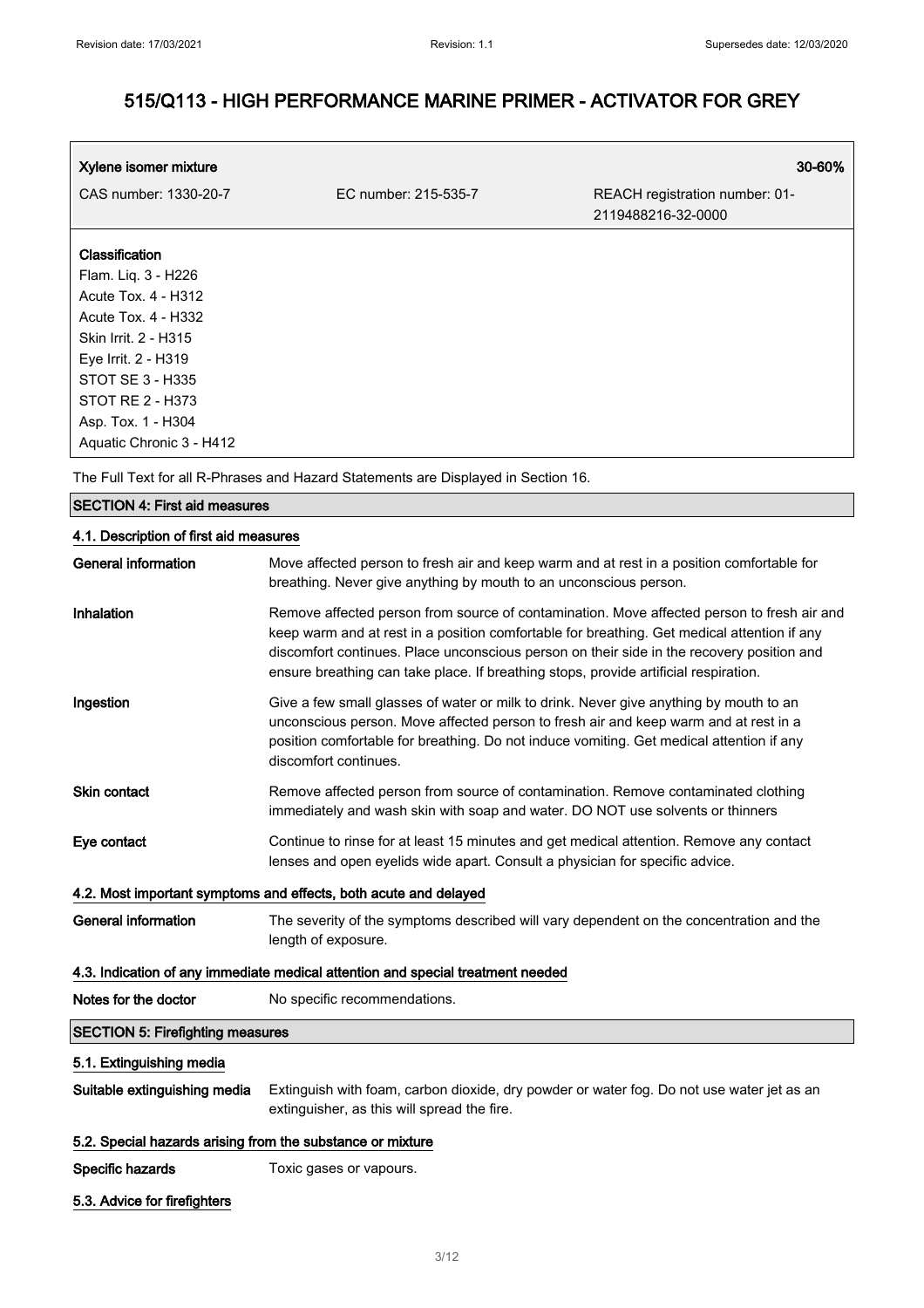| Protective actions during | Avoid breathing fire gases or vapours. |
|---------------------------|----------------------------------------|
| firefighting              |                                        |

#### SECTION 6: Accidental release measures

#### 6.1. Personal precautions, protective equipment and emergency procedures

Personal precautions Avoid inhalation of vapours and contact with skin and eyes. For personal protection, see Section 8.

#### 6.2. Environmental precautions

Environmental precautions Avoid the spillage or runoff entering drains, sewers or watercourses.

#### 6.3. Methods and material for containment and cleaning up

Methods for cleaning up Eliminate all sources of ignition. No smoking, sparks, flames or other sources of ignition near spillage. Provide adequate ventilation. Avoid the spillage or runoff entering drains, sewers or watercourses. Absorb in vermiculite, dry sand or earth and place into containers. Collect and place in suitable waste disposal containers and seal securely. For waste disposal, see Section 13.

#### 6.4. Reference to other sections

Reference to other sections For personal protection, see Section 8.

#### SECTION 7: Handling and storage

#### 7.1. Precautions for safe handling

Usage precautions **Observe any occupational exposure limits for the product or ingredients. Avoid inhalation of** vapours and spray/mists. Keep away from heat, sparks and open flame. Avoid spilling. Avoid contact with skin and eyes. Provide adequate ventilation. Avoid inhalation of vapours. Use approved respirator if air contamination is above an acceptable level. Do not eat, drink or smoke when using the product. The Manual Handling Operations Regulations may apply to the handling of containers of this product. To assist employers, the following method of calculating the weight for any pack size is given. Take the pack size volume in litres and multiply this figure by the specific gravity value given in section 9. This will give the net weight of the coating in kilograms. Allowance will then have to be made for the immediate packaging to give an approximate gross weight.

#### 7.2. Conditions for safe storage, including any incompatibilities

| Storage precautions      | Store in closed original container at temperatures between 5°C and 25°C. Keep away from<br>heat, sparks and open flame. Keep container tightly closed. Keep containers upright. Store<br>away from the following materials: Oxidising materials. Alkalis. Acids.                                                                                                                                                                                                                                                                                                                                                                                                 |
|--------------------------|------------------------------------------------------------------------------------------------------------------------------------------------------------------------------------------------------------------------------------------------------------------------------------------------------------------------------------------------------------------------------------------------------------------------------------------------------------------------------------------------------------------------------------------------------------------------------------------------------------------------------------------------------------------|
| Storage class            | Flammable liquid storage. The storage and use of this product is subject to the Dangerous<br>Substances and Explosive Atmospheres Regulations (DSEAR). The requirements are given<br>in the HSE Approved Code of Practice and Guidance, Storage of Dangerous Substances:<br>DSEAR. Up to 50 litres of liquids with a flashpoint below 32C may be kept in a workroom<br>provided they are kept in closed containers in a marked, fire-resisting cupboard or bin. Larger<br>quantities must be kept in a separate, marked storeroom conforming to the structural<br>requirements contained in the HSE guidance note Storage of Flammable Liquids in<br>Containers. |
| 7.3. Specific end use(s) |                                                                                                                                                                                                                                                                                                                                                                                                                                                                                                                                                                                                                                                                  |
| Specific end use(s)      | The identified uses for this product are detailed in Section 1.2.                                                                                                                                                                                                                                                                                                                                                                                                                                                                                                                                                                                                |
| Usage description        | Collect and place in suitable waste disposal containers and seal securely. Label the<br>containers containing waste and contaminated materials and remove from the area as soon<br>as possible.                                                                                                                                                                                                                                                                                                                                                                                                                                                                  |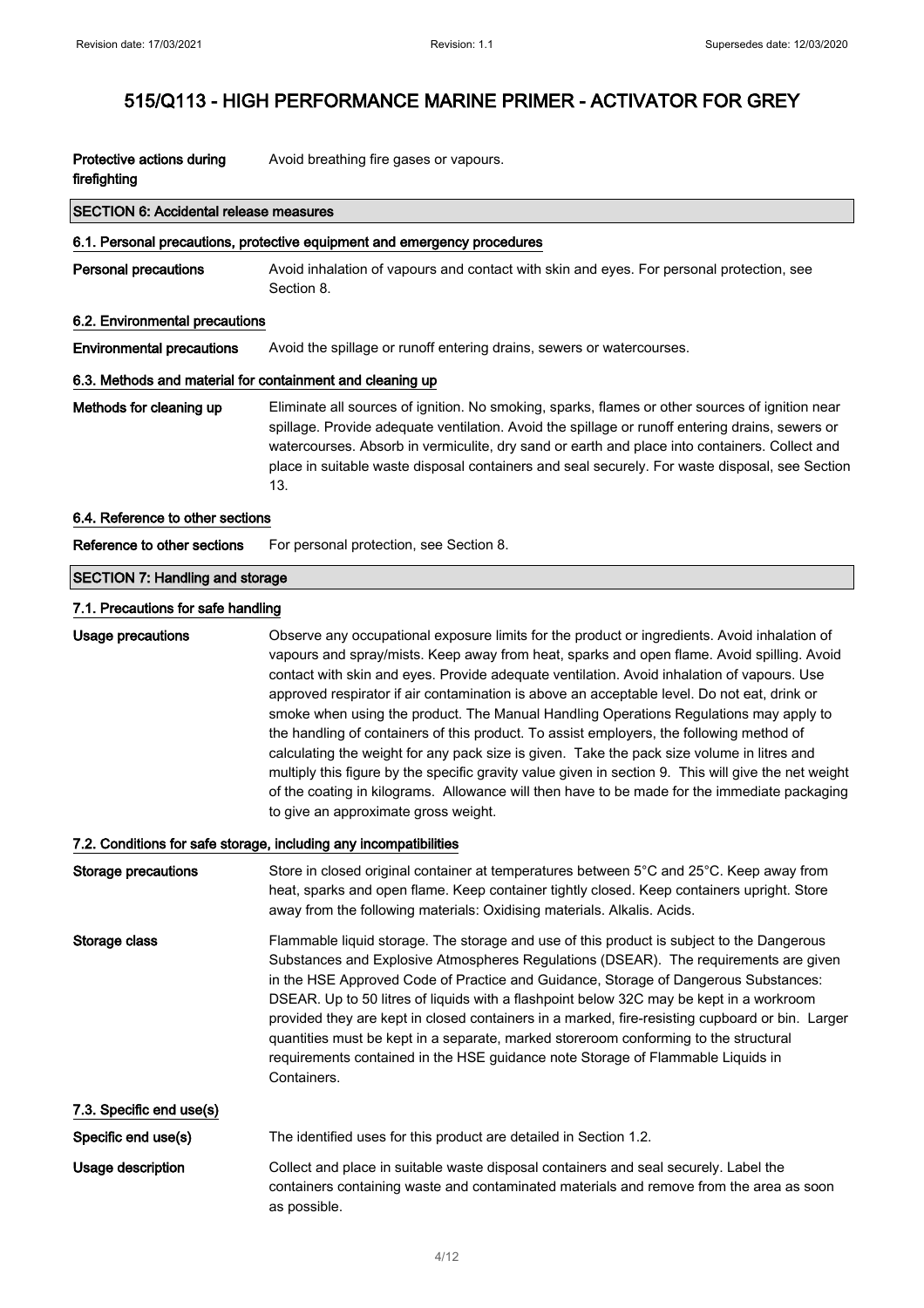#### SECTION 8: Exposure controls/Personal protection

#### 8.1. Control parameters

#### Occupational exposure limits

#### Xylene isomer mixture

Long-term exposure limit (8-hour TWA): WEL 50 ppm 220 mg/m<sup>3</sup> Short-term exposure limit (15-minute): WEL 100 ppm 441 mg/m<sup>3</sup> Sk

WEL = Workplace Exposure Limit.

Sk = Can be absorbed through the skin.

### Xylene isomer mixture (CAS: 1330-20-7)

| <b>DNEL</b> | Consumer - Inhalation; Short term : 260 mg/m <sup>3</sup><br>Industry - Dermal: Long term systemic effects: 3182 mg/kg/day<br>Industry - Inhalation; Short term : 442 mg/m <sup>3</sup><br>Consumer - Dermal; Long term systemic effects: 1872 mg/kg/day<br>Consumer - Oral; Long term systemic effects: 12.5 mg/kg/day<br>Consumer - Inhalation; Long term systemic effects: 65.3 mg/m <sup>3</sup><br>Industry - Inhalation; Long term systemic effects: 221 mg/m <sup>3</sup> |
|-------------|----------------------------------------------------------------------------------------------------------------------------------------------------------------------------------------------------------------------------------------------------------------------------------------------------------------------------------------------------------------------------------------------------------------------------------------------------------------------------------|
| <b>PNEC</b> | - Fresh water; 0.327 mg/l<br>- marine water; 0.327 mg/l<br>- Intermittent release; 0.327 mg/l<br>- STP; 6.58 mg/l<br>- Sediment (Freshwater); 12.46 mg/kg                                                                                                                                                                                                                                                                                                                        |

- Sediment (Marinewater); 12.46 mg/kg
- Soil; 2.31 mg/kg

#### 8.2. Exposure controls

Protective equipment



Appropriate engineering controls

Provide adequate ventilation. Personal, workplace environment or biological monitoring may be required to determine the effectiveness of the ventilation or other control measures and/or the necessity to use respiratory protective equipment. Use process enclosures, local exhaust ventilation or other engineering controls as the primary means to minimise worker exposure. Personal protective equipment should only be used if worker exposure cannot be controlled adequately by the engineering control measures. Ensure control measures are regularly inspected and maintained. Ensure operatives are trained to minimise exposure.

Eye/face protection Eyewear complying with an approved standard should be worn if a risk assessment indicates eye contact is possible. Personal protective equipment for eye and face protection should comply with European Standard EN166. Unless the assessment indicates a higher degree of protection is required, the following protection should be worn: Tight-fitting safety glasses.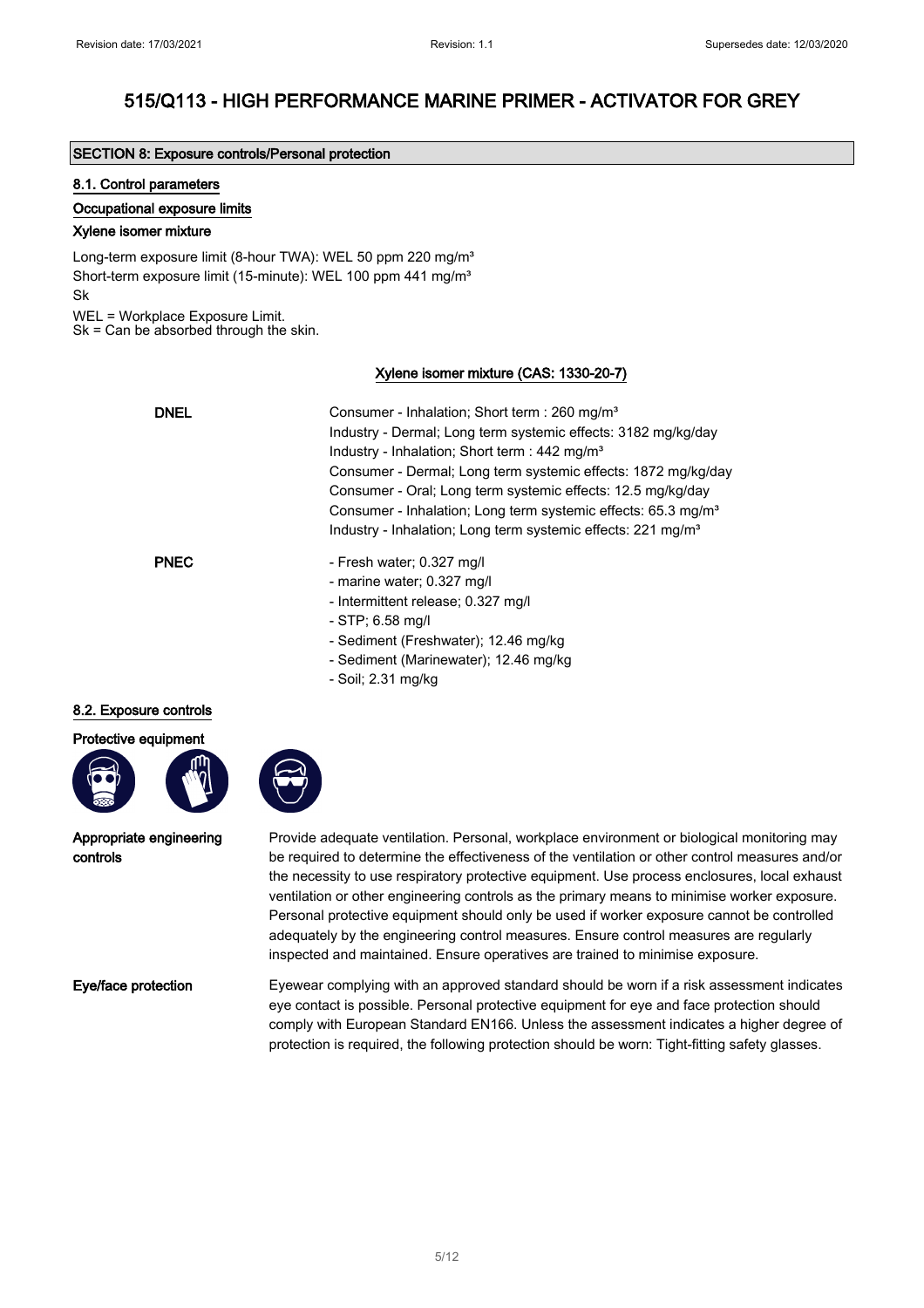| Hand protection                           | To protect hands from chemicals, gloves should comply with European Standards EN388 and<br>374. As a general principle, exposure should be managed by means other than the provision<br>of protective gloves. Manufacturers' performance data suggest that the optimum glove for use<br>should be: Wear protective gloves made of the following material: Viton rubber (fluoro rubber).<br>Thickness: $\geq 0.7$ mm or Polyvinyl alcohol (PVA). Thickness: $\geq 0.2$ - 0.3 mm or Polyethylene.<br>Thickness: $\geq 0.062$ mm Permeation breakthrough time according to EN374 - class: (1-6) e.g.<br>minimum 480 mins. Caution: The performance of gloves under actual working conditions can<br>be significantly affected by many factors and the information provided according to EN374<br>may not accord with what is achieved in practice. We recommend that expert professional<br>advice is sought that takes into account of the work processes and working environment<br>applicable for each task where gloves are to be worn. |
|-------------------------------------------|------------------------------------------------------------------------------------------------------------------------------------------------------------------------------------------------------------------------------------------------------------------------------------------------------------------------------------------------------------------------------------------------------------------------------------------------------------------------------------------------------------------------------------------------------------------------------------------------------------------------------------------------------------------------------------------------------------------------------------------------------------------------------------------------------------------------------------------------------------------------------------------------------------------------------------------------------------------------------------------------------------------------------------------|
| Other skin and body<br>protection         | Appropriate footwear and additional protective clothing complying with an approved standard<br>should be worn if a risk assessment indicates skin contamination is possible.                                                                                                                                                                                                                                                                                                                                                                                                                                                                                                                                                                                                                                                                                                                                                                                                                                                             |
| <b>Hygiene measures</b>                   | Provide eyewash station and safety shower. Contaminated work clothing should not be<br>allowed out of the workplace. Wash contaminated clothing before reuse. Clean equipment<br>and the work area every day. Good personal hygiene procedures should be implemented.<br>Wash at the end of each work shift and before eating, smoking and using the toilet. When<br>using do not eat, drink or smoke. Preventive industrial medical examinations should be carried<br>out. Warn cleaning personnel of any hazardous properties of the product.                                                                                                                                                                                                                                                                                                                                                                                                                                                                                          |
| <b>Respiratory protection</b>             | Respiratory protection must be used if the airborne contamination exceeds the recommended<br>occupational exposure limit. In case of inadequate ventilation use suitable respirator. It is<br>recommended to use respiratory equipment with combination filter, type A2/P2.                                                                                                                                                                                                                                                                                                                                                                                                                                                                                                                                                                                                                                                                                                                                                              |
| <b>Environmental exposure</b><br>controls | Keep container tightly sealed when not in use.                                                                                                                                                                                                                                                                                                                                                                                                                                                                                                                                                                                                                                                                                                                                                                                                                                                                                                                                                                                           |

## SECTION 9: Physical and chemical properties

#### 9.1. Information on basic physical and chemical properties

| Appearance                      | Viscous liquid.                            |  |
|---------------------------------|--------------------------------------------|--|
| Colour                          | Amber.                                     |  |
| Odour                           | Amine.                                     |  |
| Odour threshold                 | Not determined.                            |  |
| pH                              | Technically not feasible.                  |  |
| <b>Melting point</b>            | Not determined.                            |  |
| Initial boiling point and range | Not determined.                            |  |
| Flash point                     | $\sim$ 28°C Closed cup.                    |  |
| <b>Evaporation rate</b>         | Not determined.                            |  |
| <b>Evaporation factor</b>       | Not determined.                            |  |
| Other flammability              | Not determined.                            |  |
| Vapour pressure                 | Not determined.                            |  |
| Vapour density                  | heavier than air                           |  |
| <b>Relative density</b>         | $\sim 0.95 \text{ @ } 20^{\circ} \text{C}$ |  |
| Solubility(ies)                 | Insoluble in water                         |  |
| <b>Partition coefficient</b>    | Not determined.                            |  |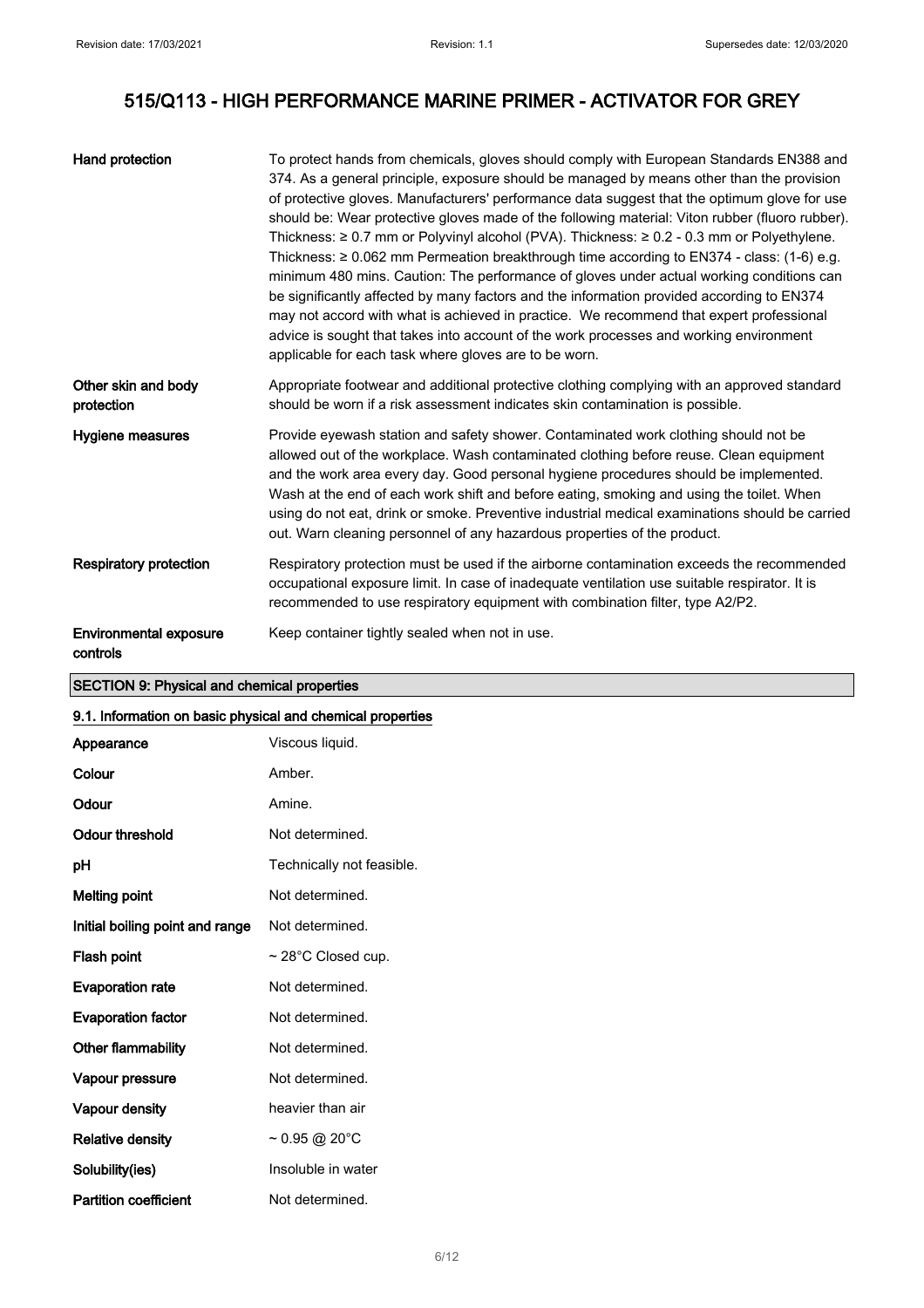| Auto-ignition temperature                       | Not determined.                                                                                                       |  |  |
|-------------------------------------------------|-----------------------------------------------------------------------------------------------------------------------|--|--|
| <b>Decomposition Temperature</b>                | Not determined.                                                                                                       |  |  |
| <b>Viscosity</b>                                | Not determined.                                                                                                       |  |  |
| <b>Explosive properties</b>                     | Not determined.                                                                                                       |  |  |
| Explosive under the influence<br>of a flame     | Not considered to be explosive.                                                                                       |  |  |
| <b>Oxidising properties</b>                     | Not determined.                                                                                                       |  |  |
| 9.2. Other information                          |                                                                                                                       |  |  |
| Volatile organic compound                       | EU: (cat A/j): 500 g/l 2010. This product contains a maximum VOC content of 499 mixed unit<br>g/l.                    |  |  |
| <b>SECTION 10: Stability and reactivity</b>     |                                                                                                                       |  |  |
| 10.1. Reactivity                                |                                                                                                                       |  |  |
| Reactivity                                      | There are no known reactivity hazards associated with this product.                                                   |  |  |
| 10.2. Chemical stability                        |                                                                                                                       |  |  |
| <b>Stability</b>                                | Stable at normal ambient temperatures and when used as recommended.                                                   |  |  |
| 10.3. Possibility of hazardous reactions        |                                                                                                                       |  |  |
| Possibility of hazardous<br>reactions           | Not determined.                                                                                                       |  |  |
| 10.4. Conditions to avoid                       |                                                                                                                       |  |  |
| <b>Conditions to avoid</b>                      | Avoid heat, flames and other sources of ignition.                                                                     |  |  |
| 10.5. Incompatible materials                    |                                                                                                                       |  |  |
| Materials to avoid                              | Strong alkalis. Strong acids. Strong oxidising agents.                                                                |  |  |
| 10.6. Hazardous decomposition products          |                                                                                                                       |  |  |
| Hazardous decomposition<br>products             | Oxides of carbon. Thermal decomposition or combustion may liberate carbon oxides and<br>other toxic gases or vapours. |  |  |
| <b>SECTION 11: Toxicological information</b>    |                                                                                                                       |  |  |
| 11.1. Information on toxicological effects      |                                                                                                                       |  |  |
| Acute toxicity - dermal<br>ATE dermal (mg/kg)   | 2,416.84                                                                                                              |  |  |
| Acute toxicity - inhalation                     |                                                                                                                       |  |  |
| ATE inhalation (vapours mg/l) 24.17             |                                                                                                                       |  |  |
| Toxicological information on ingredients.       |                                                                                                                       |  |  |
|                                                 | Xylene isomer mixture                                                                                                 |  |  |
| Acute toxicity - oral                           |                                                                                                                       |  |  |
| Acute toxicity oral (LD <sub>50</sub><br>mg/kg) | 3,523.0                                                                                                               |  |  |
| <b>Species</b>                                  | Rat                                                                                                                   |  |  |
| ATE oral (mg/kg)                                | 3,523.0                                                                                                               |  |  |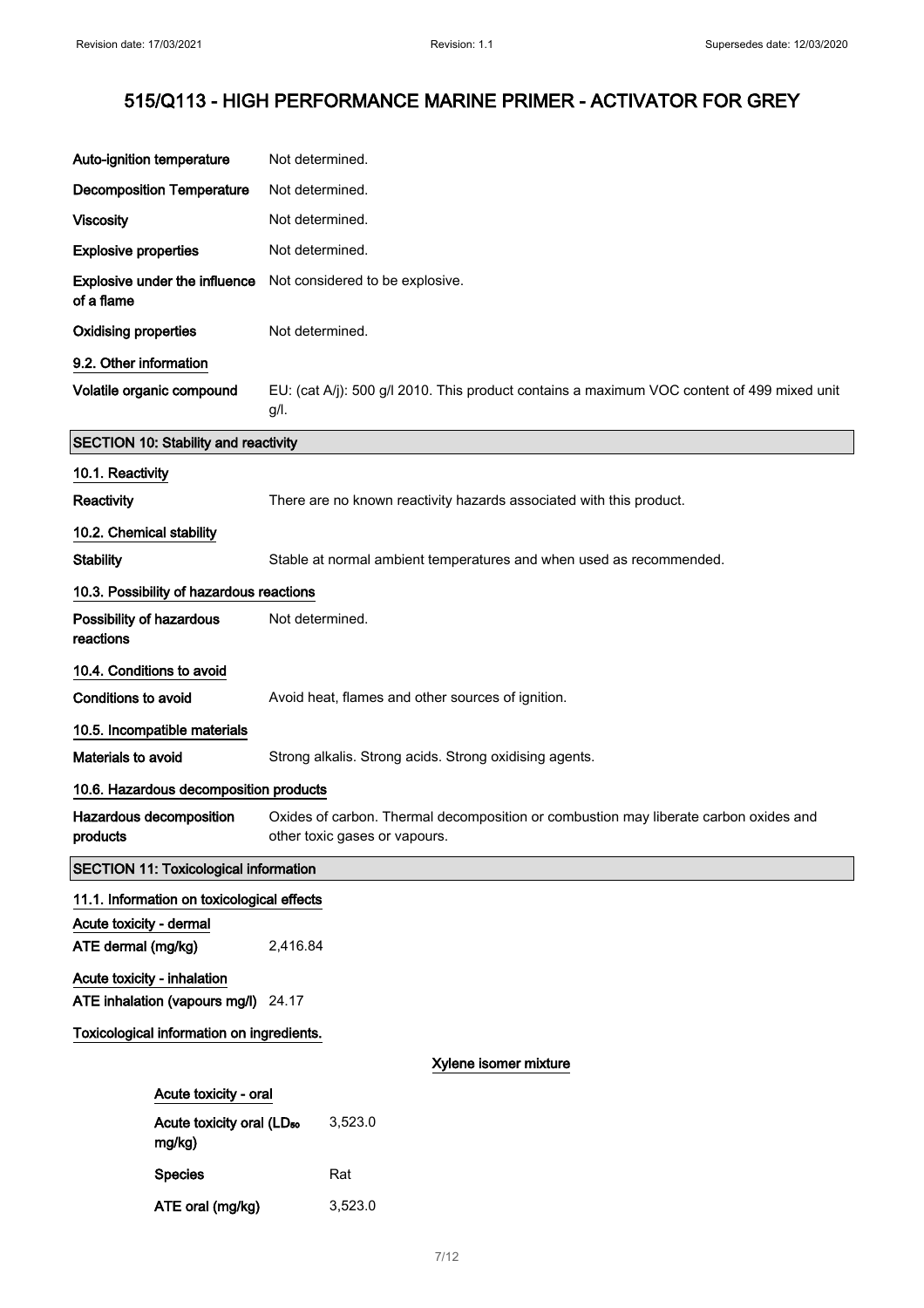| Acute toxicity - dermal                                      |                                                                                           |
|--------------------------------------------------------------|-------------------------------------------------------------------------------------------|
| Acute toxicity dermal (LD <sub>50</sub> 12,126.0<br>mg/kg)   |                                                                                           |
| <b>Species</b>                                               | Rabbit                                                                                    |
| ATE dermal (mg/kg)                                           | 1,100.0                                                                                   |
| Acute toxicity - inhalation                                  |                                                                                           |
| Acute toxicity inhalation<br>(LC <sub>50</sub> vapours mg/l) | 27.124                                                                                    |
| <b>Species</b>                                               | Rat                                                                                       |
| <b>ATE inhalation (vapours</b><br>mg/l)                      | 11.0                                                                                      |
| Serious eye damage/irritation                                |                                                                                           |
| Serious eye<br>damage/irritation                             | Severely irritating to skin. Irritation of eyes is assumed. No testing is needed.         |
| <b>Respiratory sensitisation</b>                             |                                                                                           |
| Respiratory sensitisation                                    | Not sensitising.                                                                          |
| Skin sensitisation                                           |                                                                                           |
| <b>Skin sensitisation</b>                                    | Not sensitising.                                                                          |
| Carcinogenicity                                              |                                                                                           |
| Carcinogenicity                                              | There is no evidence that the product can cause cancer.                                   |
| <b>IARC</b> carcinogenicity                                  | IARC Group 3 Not classifiable as to its carcinogenicity to humans.                        |
| Reproductive toxicity                                        |                                                                                           |
| Reproductive toxicity -<br>fertility                         | This substance has no evidence of toxicity to reproduction.                               |
| Aspiration hazard                                            |                                                                                           |
| Aspiration hazard                                            | Kinematic viscosity <= 20.5 mm2/s.                                                        |
|                                                              |                                                                                           |
| Inhalation                                                   | Harmful by inhalation.                                                                    |
| Ingestion                                                    | Pneumonia may be the result if vomited material containing solvents reaches the<br>lungs. |
| Skin contact                                                 | Harmful in contact with skin.                                                             |
| <b>Target organs</b>                                         | Central nervous system Liver                                                              |
| <b>SECTION 12: Ecological information</b>                    |                                                                                           |

Ecological information on ingredients.

### Xylene isomer mixture

Ecotoxicity The product is not expected to be hazardous to the environment.

## 12.1. Toxicity

Ecological information on ingredients.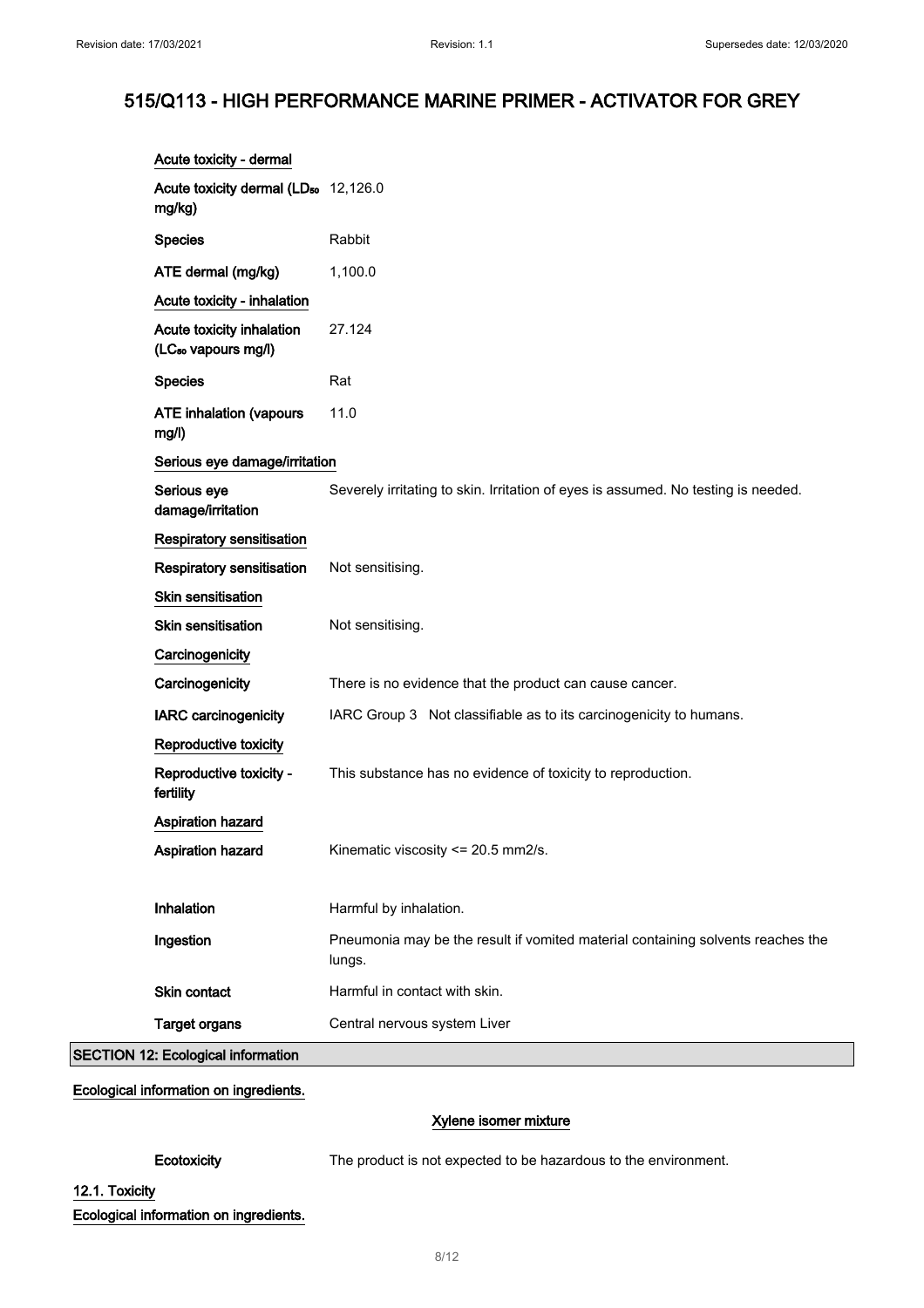|                                            |                                                                                                                                                              | Xylene isomer mixture                                                                                                          |  |
|--------------------------------------------|--------------------------------------------------------------------------------------------------------------------------------------------------------------|--------------------------------------------------------------------------------------------------------------------------------|--|
|                                            | Acute aquatic toxicity                                                                                                                                       |                                                                                                                                |  |
|                                            | Acute toxicity - fish                                                                                                                                        | LC <sub>50</sub> , 96 hours: 2.6 mg/l, Fish                                                                                    |  |
|                                            | Acute toxicity - aquatic<br>invertebrates                                                                                                                    | EC <sub>50</sub> , 48 hours: 3.62 mg/l, Daphnia magna                                                                          |  |
|                                            | Acute toxicity - aquatic<br>plants                                                                                                                           | IC <sub>50</sub> , 72 hours: 3.2 mg/l, Algae                                                                                   |  |
|                                            | 12.2. Persistence and degradability<br>Ecological information on ingredients.                                                                                |                                                                                                                                |  |
|                                            |                                                                                                                                                              | Xylene isomer mixture                                                                                                          |  |
|                                            |                                                                                                                                                              |                                                                                                                                |  |
|                                            | Persistence and<br>degradability                                                                                                                             | The product is readily biodegradable.                                                                                          |  |
|                                            | 12.3. Bioaccumulative potential                                                                                                                              |                                                                                                                                |  |
| <b>Partition coefficient</b>               |                                                                                                                                                              | Not determined.                                                                                                                |  |
|                                            | Ecological information on ingredients.                                                                                                                       |                                                                                                                                |  |
|                                            |                                                                                                                                                              | Xylene isomer mixture                                                                                                          |  |
|                                            | <b>Partition coefficient</b>                                                                                                                                 | log Kow: 3.12 - 3.2                                                                                                            |  |
| 12.4. Mobility in soil                     |                                                                                                                                                              |                                                                                                                                |  |
| <b>Mobility</b>                            |                                                                                                                                                              | The product contains volatile organic compounds (VOCs) which will evaporate easily from all<br>surfaces.                       |  |
|                                            |                                                                                                                                                              |                                                                                                                                |  |
|                                            | 12.5. Results of PBT and vPvB assessment<br>This product does not contain any substances classified as PBT or vPvB.<br>Results of PBT and vPvB<br>assessment |                                                                                                                                |  |
|                                            | Ecological information on ingredients.                                                                                                                       |                                                                                                                                |  |
|                                            |                                                                                                                                                              | Xylene isomer mixture                                                                                                          |  |
|                                            | Results of PBT and vPvB<br>assessment                                                                                                                        | This substance is not classified as PBT or vPvB according to current EU criteria.                                              |  |
|                                            | 12.6. Other adverse effects                                                                                                                                  |                                                                                                                                |  |
| Other adverse effects                      |                                                                                                                                                              | The product contains volatile organic compounds (VOCs) which have a photochemical ozone<br>creation potential.                 |  |
| <b>SECTION 13: Disposal considerations</b> |                                                                                                                                                              |                                                                                                                                |  |
|                                            | 13.1. Waste treatment methods                                                                                                                                |                                                                                                                                |  |
| <b>General information</b>                 |                                                                                                                                                              | Avoid the spillage or runoff entering drains, sewers or watercourses.                                                          |  |
| <b>Disposal methods</b>                    |                                                                                                                                                              | Dispose of waste to licensed waste disposal site in accordance with the requirements of the<br>local Waste Disposal Authority. |  |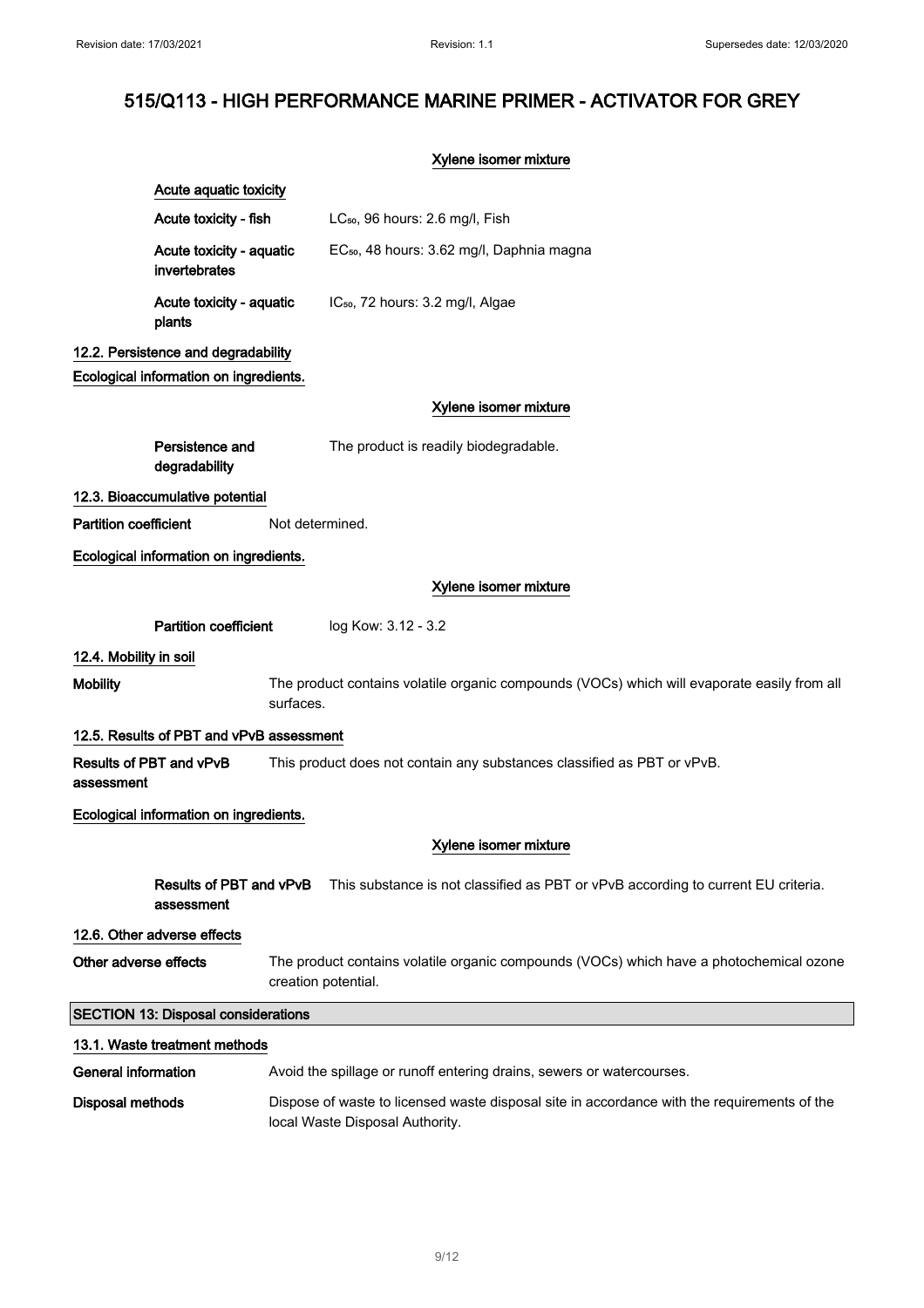| Waste class | When this coating, in its liquid state, as supplied, becomes a waste, it is categorised as<br>hazardous waste, with code 08 01 11* (SOLVENT BASED LIQUID WASTE). Part-used<br>containers, not drained and/or rigorously scraped out and containing dried residues of the<br>supplied coating, are categorised as hazardous waste, with code 08 01 11* (SOLVENT<br>BASED LIQUID WASTE). If mixed with other wastes, the above waste code may not be<br>applicable. Used containers, drained and/or rigorously scraped out and containing dry<br>residues of the supplied coating, are categorised as non-hazardous waste, with code 15 01 02<br>(plastic packaging) or 15 01 04 (metal packaging). |
|-------------|---------------------------------------------------------------------------------------------------------------------------------------------------------------------------------------------------------------------------------------------------------------------------------------------------------------------------------------------------------------------------------------------------------------------------------------------------------------------------------------------------------------------------------------------------------------------------------------------------------------------------------------------------------------------------------------------------|
|-------------|---------------------------------------------------------------------------------------------------------------------------------------------------------------------------------------------------------------------------------------------------------------------------------------------------------------------------------------------------------------------------------------------------------------------------------------------------------------------------------------------------------------------------------------------------------------------------------------------------------------------------------------------------------------------------------------------------|

## SECTION 14: Transport information

| General                                   | This product is packed in accordance with the Limited Quantity Provisions of CDGCPL2, ADR<br>and IMDG. |  |
|-------------------------------------------|--------------------------------------------------------------------------------------------------------|--|
| 14.1. UN number                           |                                                                                                        |  |
| UN No. (ADR/RID)                          | 1263                                                                                                   |  |
| UN No. (IMDG)                             | 1263                                                                                                   |  |
| UN No. (ICAO)                             | 1263                                                                                                   |  |
| 14.2. UN proper shipping name             |                                                                                                        |  |
| Proper shipping name<br>(ADR/RID)         | PAINT PRODUCT                                                                                          |  |
| Proper shipping name (IMDG) PAINT PRODUCT |                                                                                                        |  |
| Proper shipping name (ICAO) PAINT PRODUCT |                                                                                                        |  |
| Proper shipping name (ADN)                | PAINT PRODUCT                                                                                          |  |
| 14.3. Transport hazard class(es)          |                                                                                                        |  |
| <b>ADR/RID class</b>                      | 3                                                                                                      |  |
| <b>IMDG class</b>                         | 3                                                                                                      |  |
| <b>ICAO class/division</b>                | 3                                                                                                      |  |
| <b>Transport labels</b><br><b>SAR</b>     |                                                                                                        |  |



| 14.4. Packing group       |   |  |
|---------------------------|---|--|
| ADR/RID packing group     | Ш |  |
| <b>IMDG packing group</b> | Ш |  |
| ICAO packing group        | Ш |  |
|                           |   |  |

### 14.5. Environmental hazards

### Environmentally hazardous substance/marine pollutant



14.6. Special precautions for user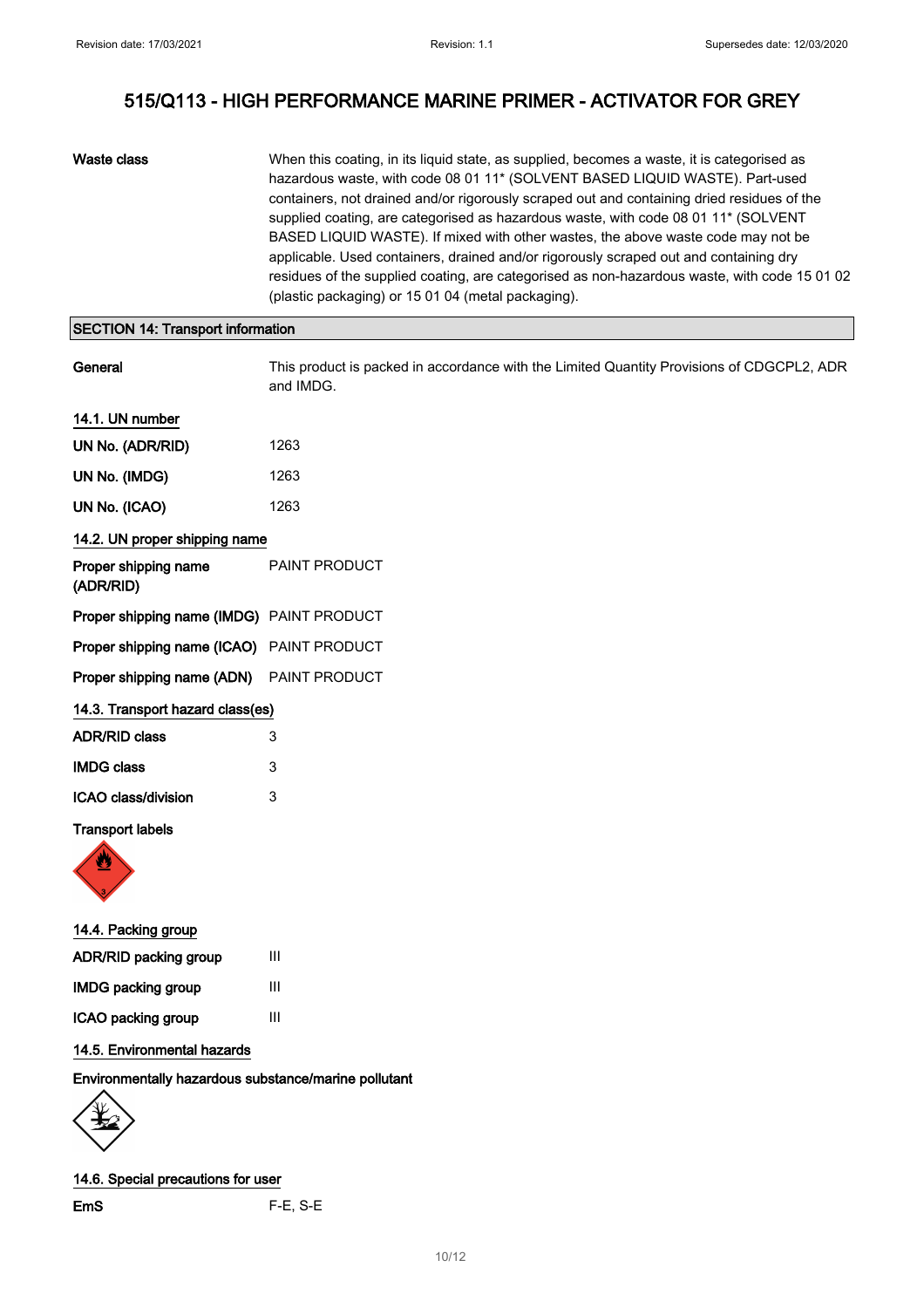#### Tunnel restriction code (D/E)

#### 14.7. Transport in bulk according to Annex II of MARPOL and the IBC Code

Transport in bulk according to Not applicable. Annex II of MARPOL 73/78 and the IBC Code

## SECTION 15: Regulatory information

#### 15.1. Safety, health and environmental regulations/legislation specific for the substance or mixture

| EU legislation | Regulation (EC) No 1907/2006 of the European Parliament and of the Council of 18        |
|----------------|-----------------------------------------------------------------------------------------|
|                | December 2006 concerning the Registration, Evaluation, Authorisation and Restriction of |
|                | Chemicals (REACH) (as amended).                                                         |
|                | Commission Regulation (EU) No 2015/830 of 28 May 2015.                                  |
|                | Regulation (EC) No 1272/2008 of the European Parliament and of the Council of 16        |
|                | December 2008 on classification, labelling and packaging of substances and mixtures (as |
|                | amended).                                                                               |

#### 15.2. Chemical safety assessment

No chemical safety assessment has been carried out.

#### SECTION 16: Other information

| Abbreviations and acronyms    | ADR: European Agreement concerning the International Carriage of Dangerous Goods by |
|-------------------------------|-------------------------------------------------------------------------------------|
| used in the safety data sheet | Road.                                                                               |
|                               | ATE: Acute Toxicity Estimate.                                                       |
|                               | BCF: Bioconcentration Factor.                                                       |
|                               | CAS: Chemical Abstracts Service.                                                    |
|                               | cATpE: Converted Acute Toxicity Point Estimate.                                     |
|                               | DNEL: Derived No Effect Level.                                                      |
|                               | EC <sub>50</sub> : 50% of maximal Effective Concentration.                          |
|                               | GHS: Globally Harmonized System.                                                    |
|                               | IATA: International Air Transport Association.                                      |
|                               | IMDG: International Maritime Dangerous Goods.                                       |
|                               | LC <sub>50</sub> : Lethal Concentration to 50 % of a test population.               |
|                               | PBT: Persistent. Bioaccumulative and Toxic substance.                               |
|                               | PNEC: Predicted No Effect Concentration.                                            |
|                               | RID: European Agreement concerning the International Carriage of Dangerous Goods by |
|                               | Rail.                                                                               |
|                               | SVHC: Substances of Very High Concern.                                              |
|                               | vPvB: Very Persistent and Very Bioaccumulative.                                     |